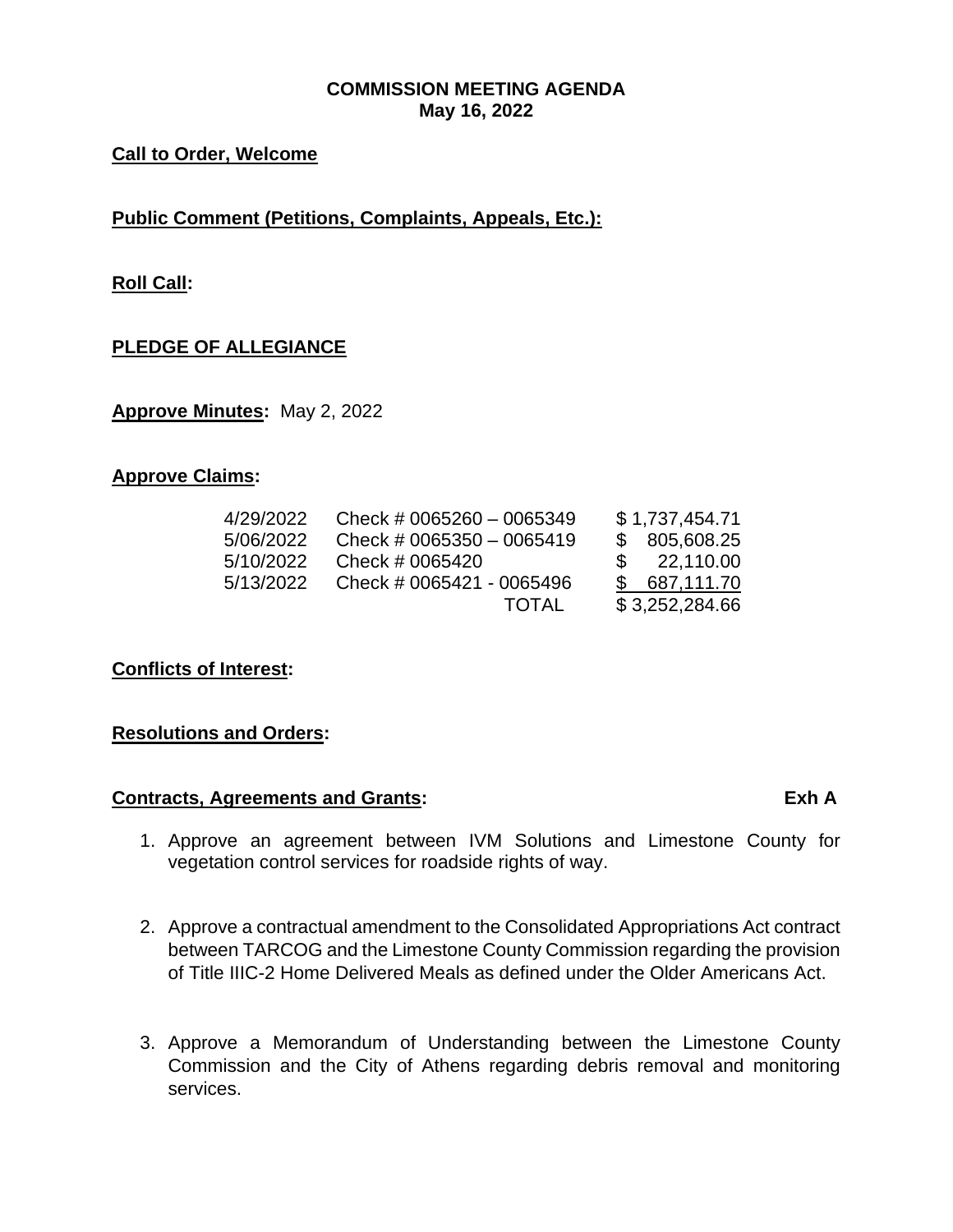4. Approve an Agreement between Limestone County Commission and CASA of North Alabama for the use of office space located at Community Corrections.

## **Budget Revisions:**

1. Approve the following budget revision

| <b>Department</b> | <b>Account</b><br><b>Number</b> | <b>Title of Line Item</b>     | Amount         |
|-------------------|---------------------------------|-------------------------------|----------------|
| District 1        | 112-53200-231                   | <b>R&amp;M Building</b>       | $+$ \$3,500.00 |
|                   | 112-35910-000                   | <b>Budgetary Fund Balance</b> | $-$ \$3,500.00 |

2. Approve to purchase a new caterpillar CB13 Vibratory compactor thru Thompson CAT in the amount of \$176,866.56, with use of American Rescue Plan Funds.

## **Emergency Purchase:**

## **Board Appointments: Exh B**

1. Approve to appoint Chairman Collin Daly to serve on the 2022-2023 ACCA Legislative Committee.

## **Award Bids:**

## **Personnel Actions:**

## **Merit Increases: Exh C**

1. Approve the following merit increases:

| <b>Name</b>             | <b>Position</b>             | <b>Effective Date</b> |  |
|-------------------------|-----------------------------|-----------------------|--|
| Amanda Morgan           | <b>Director</b>             | 6/1/2022              |  |
| <b>Ellen Morell</b>     | <b>County Administrator</b> | 6/21/2022             |  |
| <b>Hunter Daws</b>      | <b>Project Manager</b>      | 6/20/2022             |  |
| <b>Todd Lawson</b>      | <b>GIS Technician</b>       | 6/10/2022             |  |
| <b>Whitney Aldridge</b> | <b>Probate Clerk I</b>      | 6/25/2022             |  |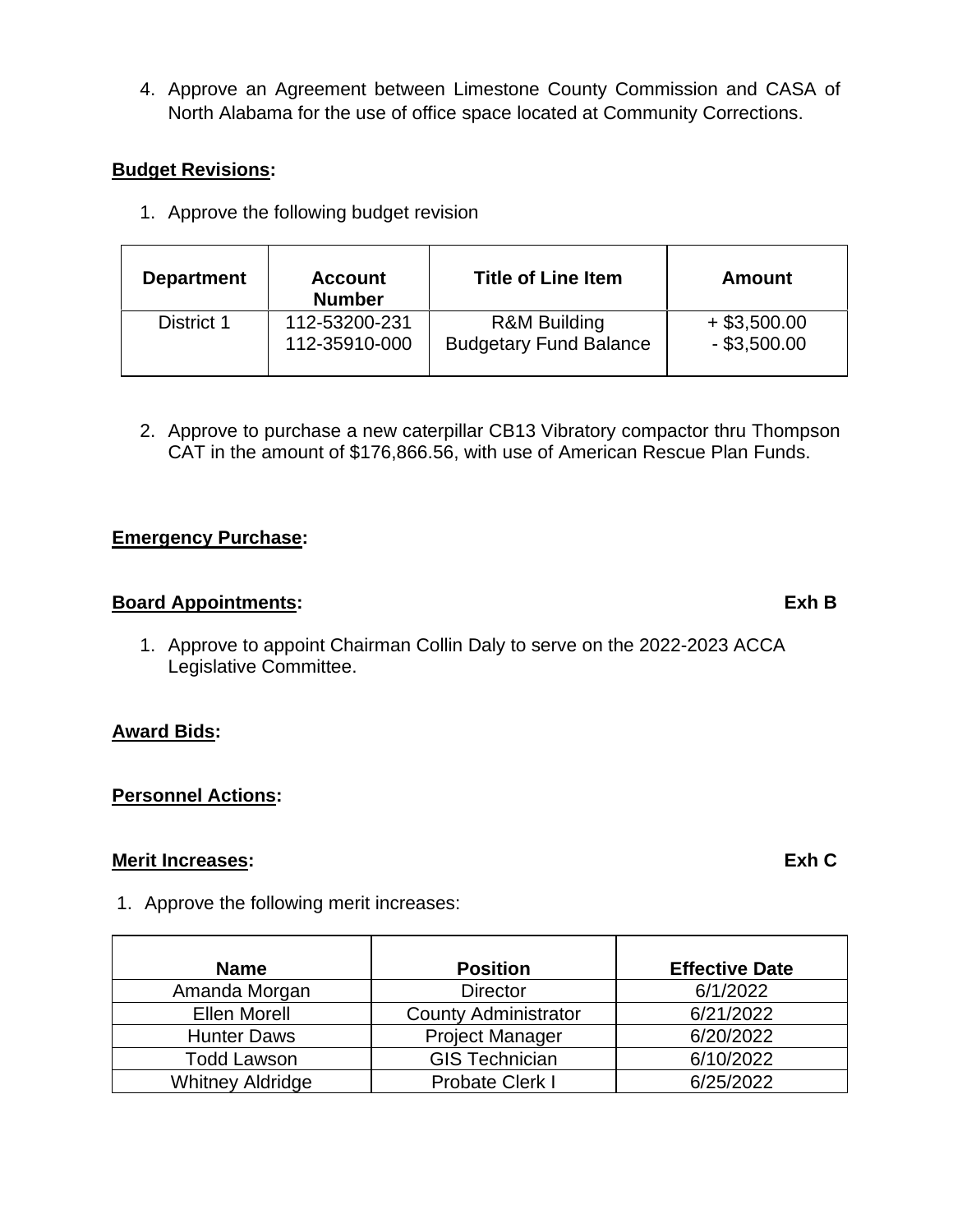## **Engineer's Report:**

| <b>Name</b>                        | S/D<br>Type | Approval<br><b>Type</b> | Lots | <b>District</b> | <b>Location</b>        |
|------------------------------------|-------------|-------------------------|------|-----------------|------------------------|
| The Billy Gene & Linda Gail        | Minor       | Preliminary &           | 3    |                 | North of 25423         |
| Posey Farm - replat Lot 14         |             | Final                   |      |                 | Mooresville Rd west    |
|                                    |             |                         |      |                 | side of Mooresville Rd |
| <b>Mallard Landing Subdivision</b> | Major       | Final                   | 57   | 2               | Located at the         |
|                                    |             |                         |      |                 | southwest corner of    |
|                                    |             |                         |      |                 | East Limestone Rd and  |
|                                    |             |                         |      |                 | Barksdale Rd           |

### **Other Business:** Exh D

- 1. Approve to amend the staffing plan to add three (3) part time driver positions to the Council on Aging Department.
- 2. Approve the filing and pursuit of a civil action seeking a court order for abatement of obstructions in the right of way at 13276 Dickens Lane, Madison, Alabama and to obtain other necessary relief.
- 3. Approve the filing and pursuit of a civil action seeking condemnation of property necessary for construction of the East Limestone Road and Capshaw Road roundabout.

## **Scheduled Public Hearings:**

**Report of Officers:**

**Commissioner Sammet:**

**Commissioner Barksdale:**

**Commissioner Black:**